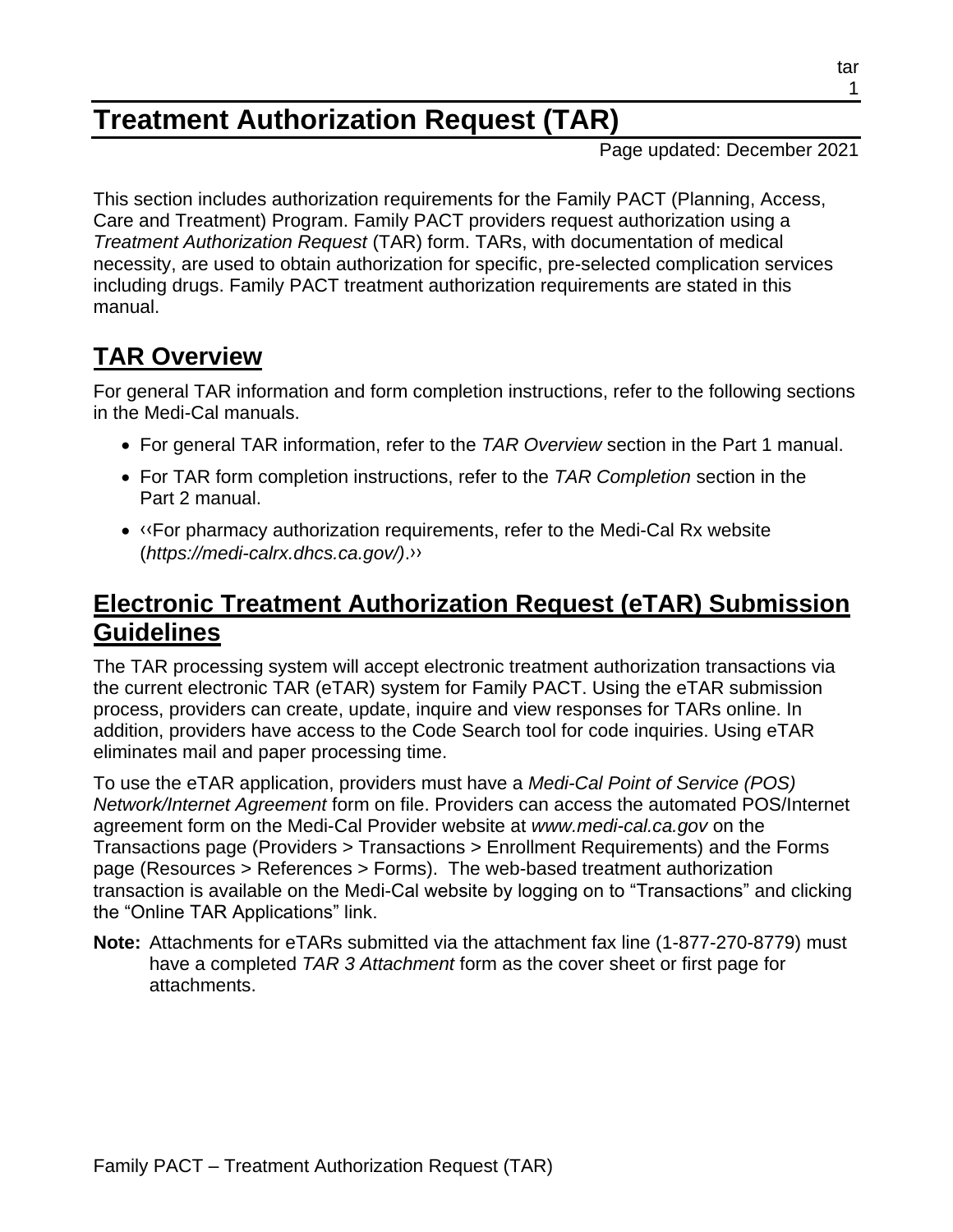Page updated: December 2021

Providers submitting eTARs for Family PACT must enter the ICD-10-CM diagnosis code without a decimal. For more information about eTAR submission, a tutorial is available on the Medi-Cal Learning Portal (MLP) page of the Medi-Cal website.

#### **Paper TAR Submission**

All paper TARs must be submitted to the TAR Processing Center at one of the following addresses:

TAR Processing Center 820 Stillwater Road West Sacramento, CA 95605-1630

TAR Processing Center P.O. Box 13029 Sacramento, CA 95813-4029

### **Authorization for Complication Services**

Treatment authorization is required for services needed to evaluate and manage a complication, including office visits, procedures, facility use, laboratory, pharmacy and radiology. Treatment authorization must be obtained by enrolled Family PACT providers and all Medi-Cal providers who render Family PACT services by referral, including clinicians, radiologists, laboratories, pharmacies, facilities and hospitals. Providers generally should request authorization before rendering a service. For additional information about referring clients to Medi-Cal providers for services, refer to the *Provider Responsibilities* section in this manual.

Authorizations for drug substitutions are not allowed. Requests for drugs that are unrelated to the services of the Family PACT Program will be denied.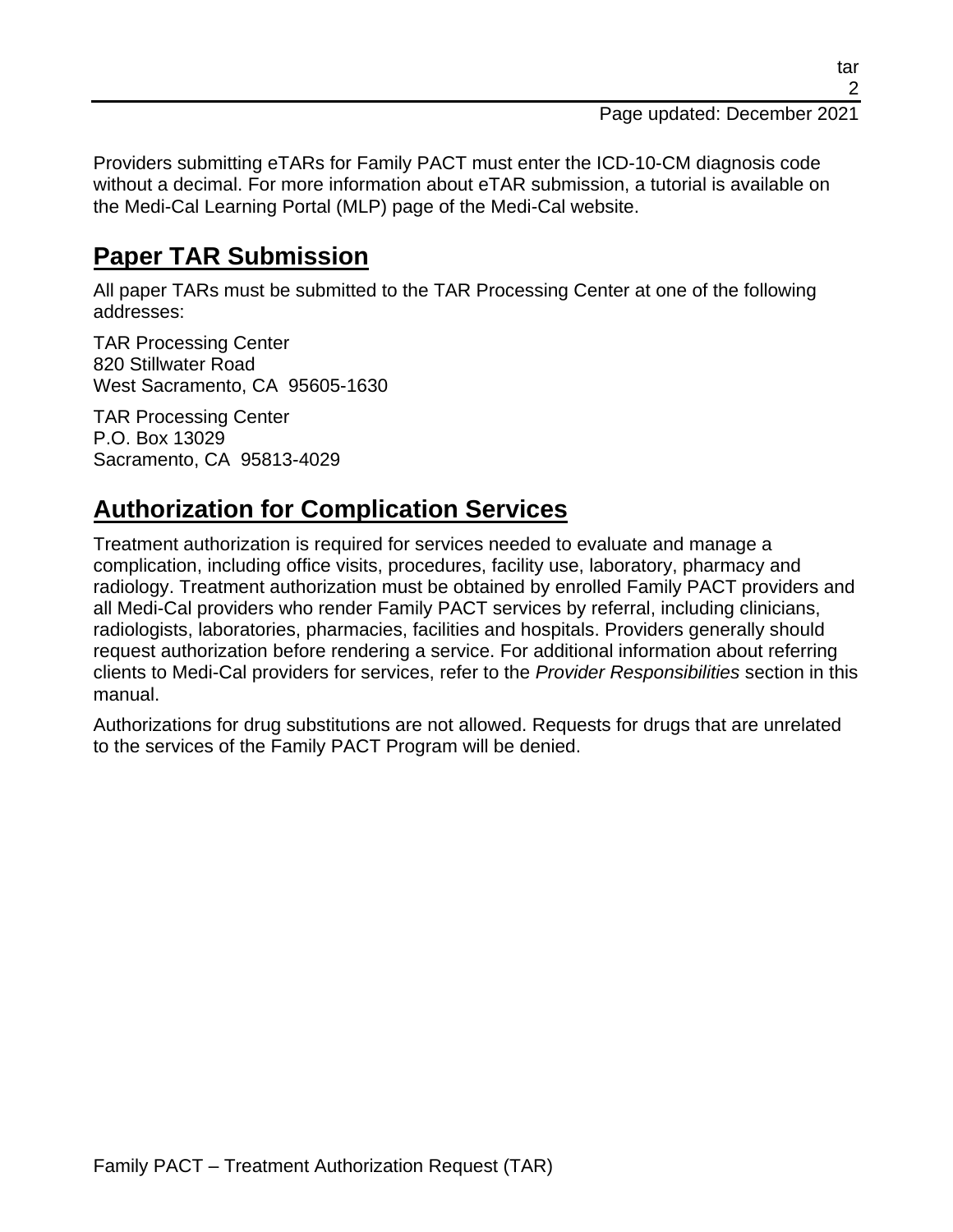tar

### **Outpatient Complication Services**

Treatment authorization is required for outpatient services when:

- Complications are suspected or diagnosed that exceed the scope for the family planning (FP) and/or family planning-related services (FPRS). [‹‹A](#page-4-0)ll complication services, including pharmacy, are pre-selected and listed in the *Benefits: Family Planning*, *Benefits: Family Planning-Related Services* and *Clinic Formulary* sections in this manual, and in the *Family PACT Pharmacy Formulary* on the Medi-Cal Rx website (*https://medi-calrx.dhcs.ca.gov*)[.››](#page-4-1)
- A Family PACT provider refers the client to a non-Family PACT provider specialist or consultant for evaluation and management of complications

**Note:** The consultant must be a Medi-Cal provider. Claims and TARs by a non-Family PACT provider must include the referring provider's NPI so the system can confirm that the referring provider is enrolled in Family PACT.

- Laboratory services are needed for the evaluation and management of pre-selected complications as listed in the *Benefits: Family Planning* and *Benefits: Family Planning-Related Services* sections in this manual.
- Radiology services are needed for the evaluation and management of pre-selected complications as listed in the *Benefits: Family Planning Services* and *Benefits: Family Planning-Related Services* sections in this manual.
- [‹‹D](#page-4-0)rugs and supplies listed in the *Family PACT Pharmacy Formulary* on the Medi-Cal Rx website (*https://medi-calrx.dhcs.ca.gov/)* and the *Clinic Formulary* section in this manual are needed for treatment of pre-selected complications arising from a family planning or a family planning-related visit[.››](#page-4-1)

# **Inpatient Complication Services**

Emergency and inpatient care requires an authorized TAR for hospital days and medical services. Only services for complications of contraceptive methods and/or complications of secondary related reproductive health conditions, as defined by the Family PACT Program, are covered services.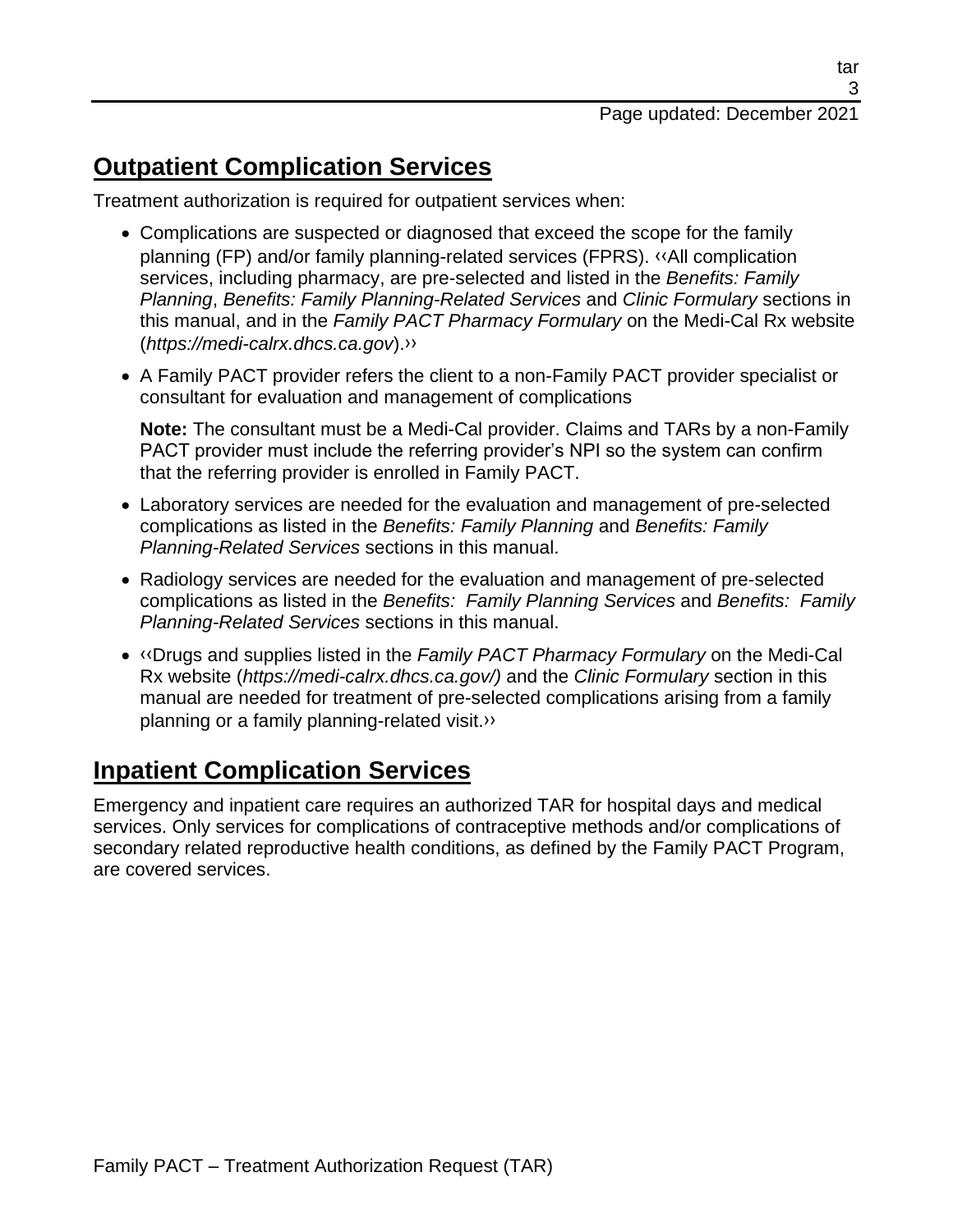# **Code(s) and Modifier(s) on TAR and Claim Form Must Match**

The procedure code(s) and modifier(s) on the claim must match the code(s) and modifier(s) authorized on the TAR. Failure to do so may result in denial of the claim.

### **Diagnosis Coding and Other TAR Requirements**

An ICD-10-CM code is required on all Family PACT TARs. A second ICD-10-CM code may also be required. For additional information about coding for services to manage complications, refer to the *Benefits: Family Planning* and *Benefits: Family Planning-Related Services* sections in this manual.